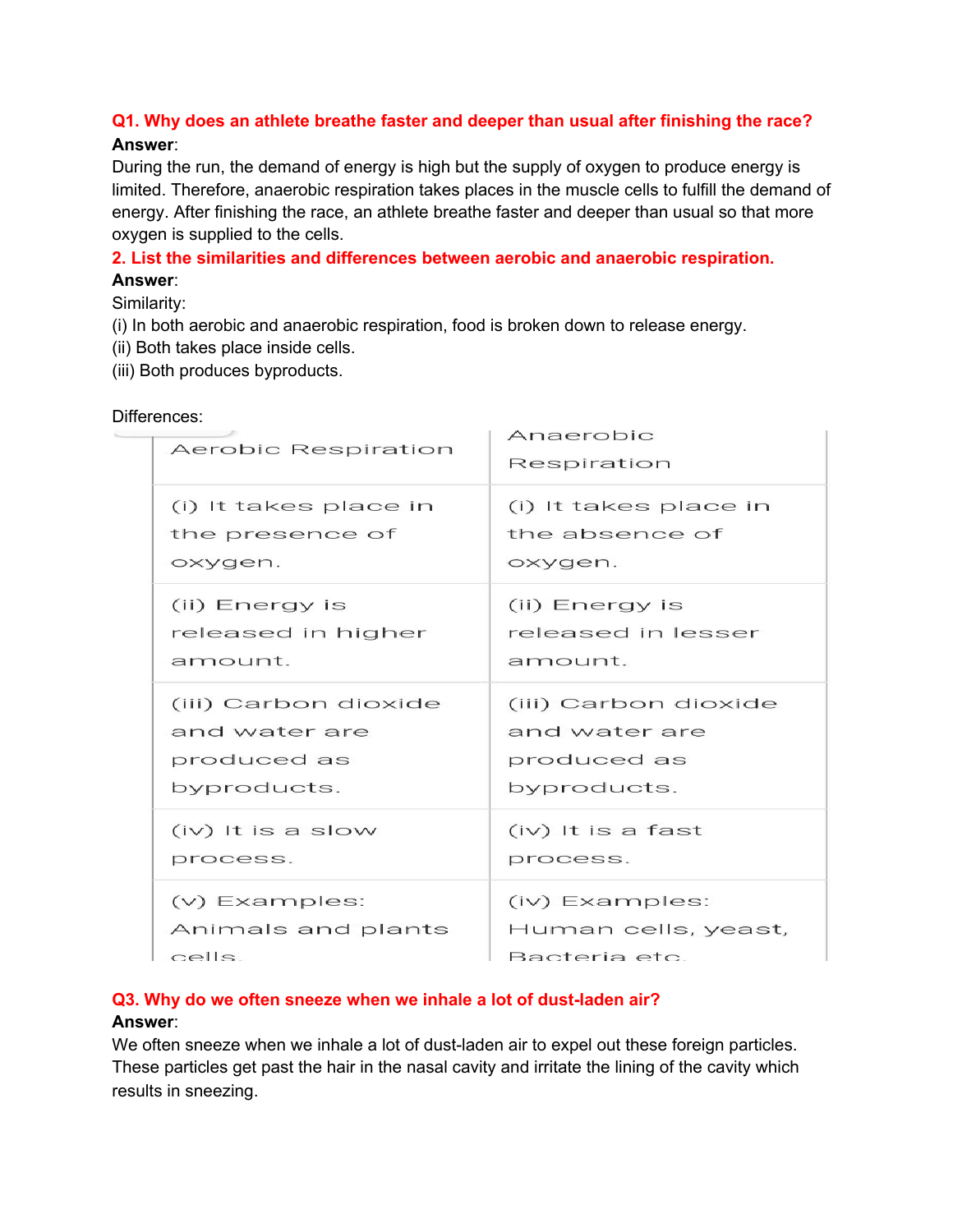**Q. 4.Take three test-tubes. Fill each of them with water. Label them A, B and C. Keep a snail in test-tube A, a water plant in test-tube B and in C, keep snail and plant both. Which test-tube would have the highest concentration of CO2 ?**

#### **Answer**:

Test-tube A will have the highest concentration of CO2 because snail will take in oxygen and gives out CO2.

In test-tubes B and C, the CO2 will be utilized by the water plant for synthesizing food and hence there will be less concentration of CO2 in these.

**Q. 5.Tick the correct answer: (a) In cockroaches, air enters the body through (i) lungs (ii) gills (iii) spiracles (iv) skin Answer**: (iii) spiracles **(b) During heavy exercise, we get cramps in the legs due to the accumulation of (i) carbon dioxide (ii) lactic acid (iii) alcohol (iv) water Answer**: (ii) lactic acid **(c) Normal range of breathing rate per minute in an average adult person at rest is: (i) 9 – 12 (ii) 15 – 18 (iii) 21 – 24 (iv) 30 – 33 Answer**: (ii) 15 – 18 **(d) During exhalation, the ribs (i) move outwards (ii) move downwards (iii) move upwards (iv) do not move at all Answer**: (ii) move downwards **Q6. Match the items in Column I with those in Column II: Column I Column II**

**(a) Yeast (i) Earthworm (b) Diaphragm (ii) Gills (c) Skin (iii) Alcohol (d) Leaves (iv) Chest cavity (e) Fish (v) Stomata (f) Frog (vi) Lungs and skin – (vii) Tracheae Answer**: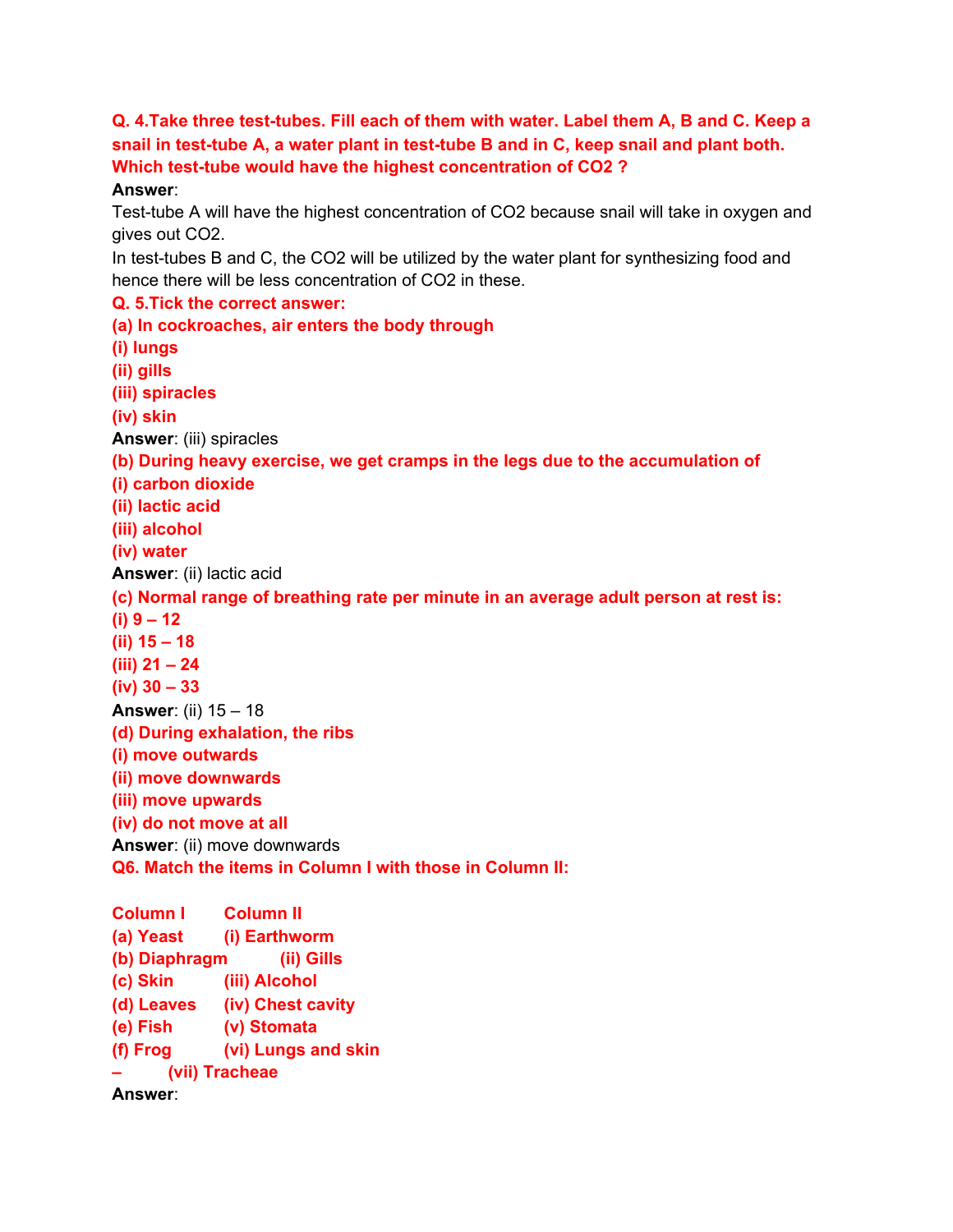Column I Column II

- (a) Yeast (iii) Alcohol
- (b) Diaphragm (iv) Chest cavity
- (c) Skin (i) Earthworm
- (d) Leaves (v) Stomata
- (e) Fish (ii) Gills
- (f) Frog (vi) Lungs and skin

**Q7. Mark T if the statement is true and F if it is false:**

**(i) During heavy exercise the breathing rate of a person slows down. (T/ F)**

**(ii) Plants carry out photosynthesis only during the day and respiration only at night. (T/**

**F)**

**(iii) Frogs breathe through their skins as well as their lungs. (T/ F)**

**(iv) The fishes have lungs for respiration. (T/ F)**

**(v) The size of the chest cavity increases during inhalation. (T/ F)**

- Answer:
- $(i) F$
- $(ii) F$
- (iii) T
- IV) F
- $(v)$  T

**Q8. Given below is a square of letters in which are hidden different words related to respiration in organisms. These words may be present in any direction – upwards, downwards, or along the diagonals. Find the words for your respiratory system. Clues about those words are given below the square.**

**The air tubes of insects**

**(ii) Skeletal structures surrounding chest cavity**

**(iii) Muscular floor of chest cavity**

**(iv) Tiny pores on the surface of leaf**

**(v) Small openings on the sides of the body of an insect**

**(vi) The respiratory organs of human beings**

**(vii) The openings through which we inhale**

**(viii) An anaerobic organism**

**(ix) An organism with tracheal system**